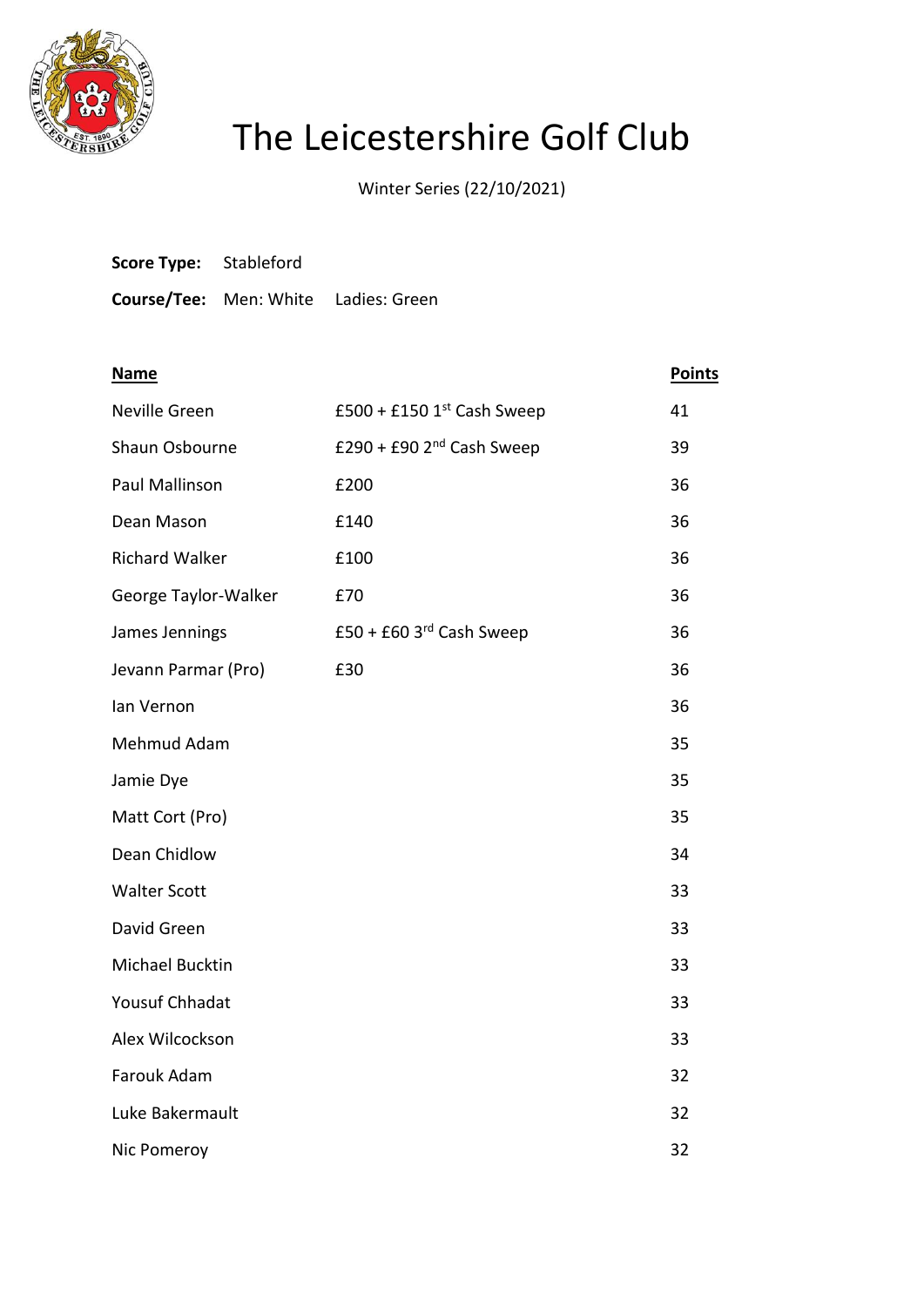| Philip Sell          | 31 |
|----------------------|----|
| <b>Geoff Ferrar</b>  | 31 |
| Lorne Smith          | 31 |
| Joe Knox (Pro)       | 31 |
| Yen Pham             | 31 |
| <b>Oliver Clews</b>  | 31 |
| Nicolas Robinson     | 31 |
| lan Ferguson         | 31 |
| Ivan James Vernon    | 30 |
| Graham Woodham       | 30 |
| Yousuf Mulla         | 30 |
| <b>Richard Power</b> | 30 |
| Michael Heatherley   | 30 |
| Mark Doody           | 30 |
| <b>Vinny Parmar</b>  | 30 |
| Callum Bruce         | 30 |
| Nigel Dryden         | 29 |
| Peter Bellamy        | 29 |
| Daniel Payne         | 29 |
| R Andrews            | 29 |
| Alan Fletcher        | 28 |
| Paul Williamson      | 28 |
| David Grieve         | 28 |
| <b>Chris Haward</b>  | 28 |
| Joshua Noakes        | 27 |
| Ray White            | 27 |
| Sean Malyon          | 27 |
| Dane Duffin (Pro)    | 27 |
| Jono Marklew         | 27 |